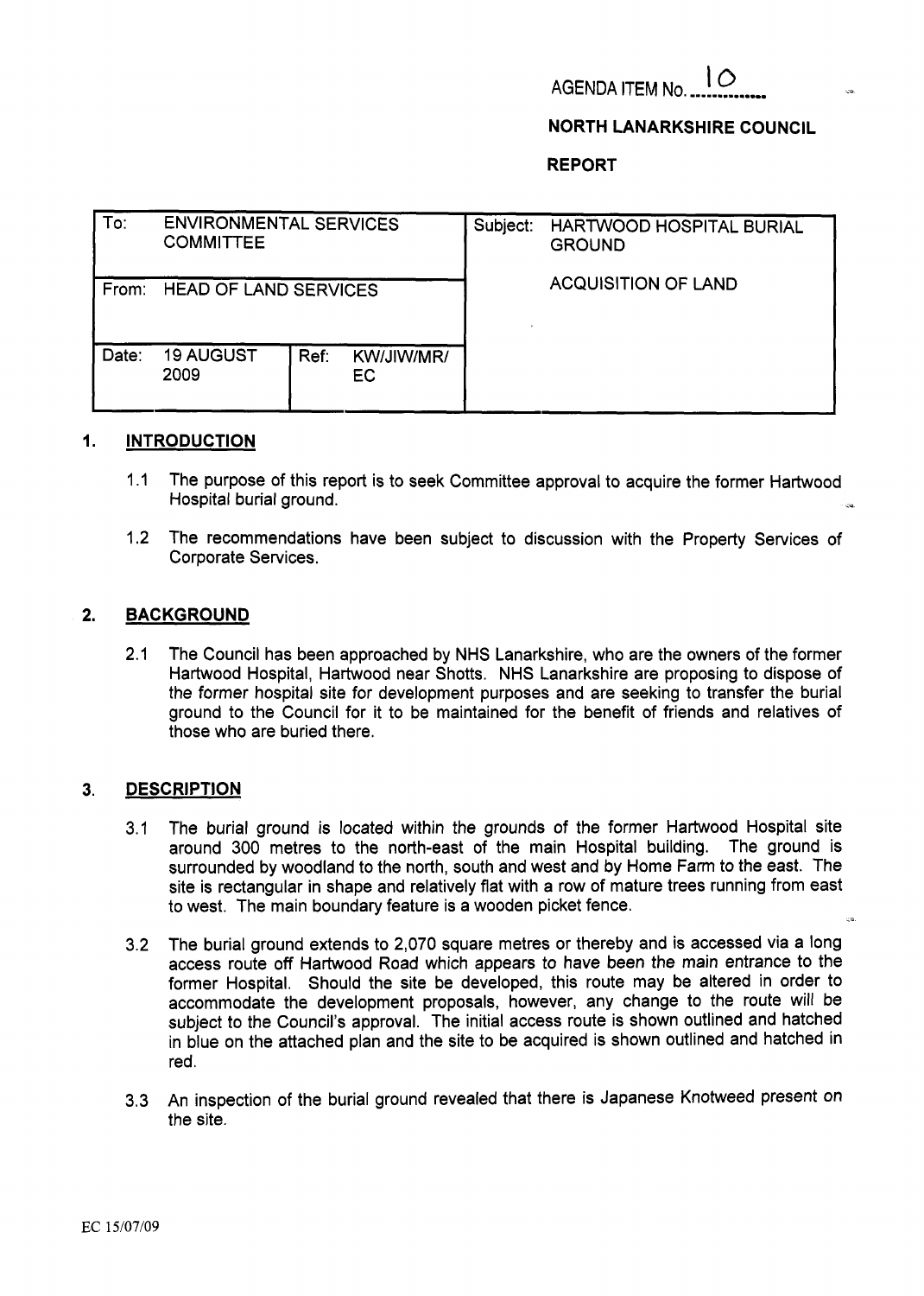## **4. TERMS**

- 4.1 Following negotiations with NHS Lanarkshire the following main terms and conditions have been provisionally agreed:-
	- The seller will pay a commuted sum of £18,000 in respect of the future costs to the Council to maintain this facility.
	- *<sup>0</sup>*The seller will pay a further **f2,000** towards the cost to the Council of eradicating the Japanese Knotweed present on the site.
	- The Council will be granted a servitude right of pedestrian and vehicular access. The route of the access may be altered at some point in the future and any new access route will be subject to the Council's approval.
	- The land use will continue as a burial ground with no further interments

### **5. CORPORATE CONSIDERATIONS**

5.1 The transfer of the burial ground will be at no cost to the Council and the sellers will pay a commuted sum towards future maintenance costs.

### **6. RECOMMENDATIONS**

- 6.1 It **is** recommended that Committee approves the acquisition of the former Hartwood Hospital Burial ground based on the terms detailed in this report; **-3**
- 6.2 All other terms and conditions to be adjusted by the Head of Property Services.
- 6.3 That the report be referred to the Policy & Resources (Property) Sub Committee for information.

## **Kenneth Wilson HEAD OF LAND SERVICES**

Local Government Access to Information Act: Members seeking further information on this report, please contact Kenneth Wilson, Head of Land Services (0141 304 1846).